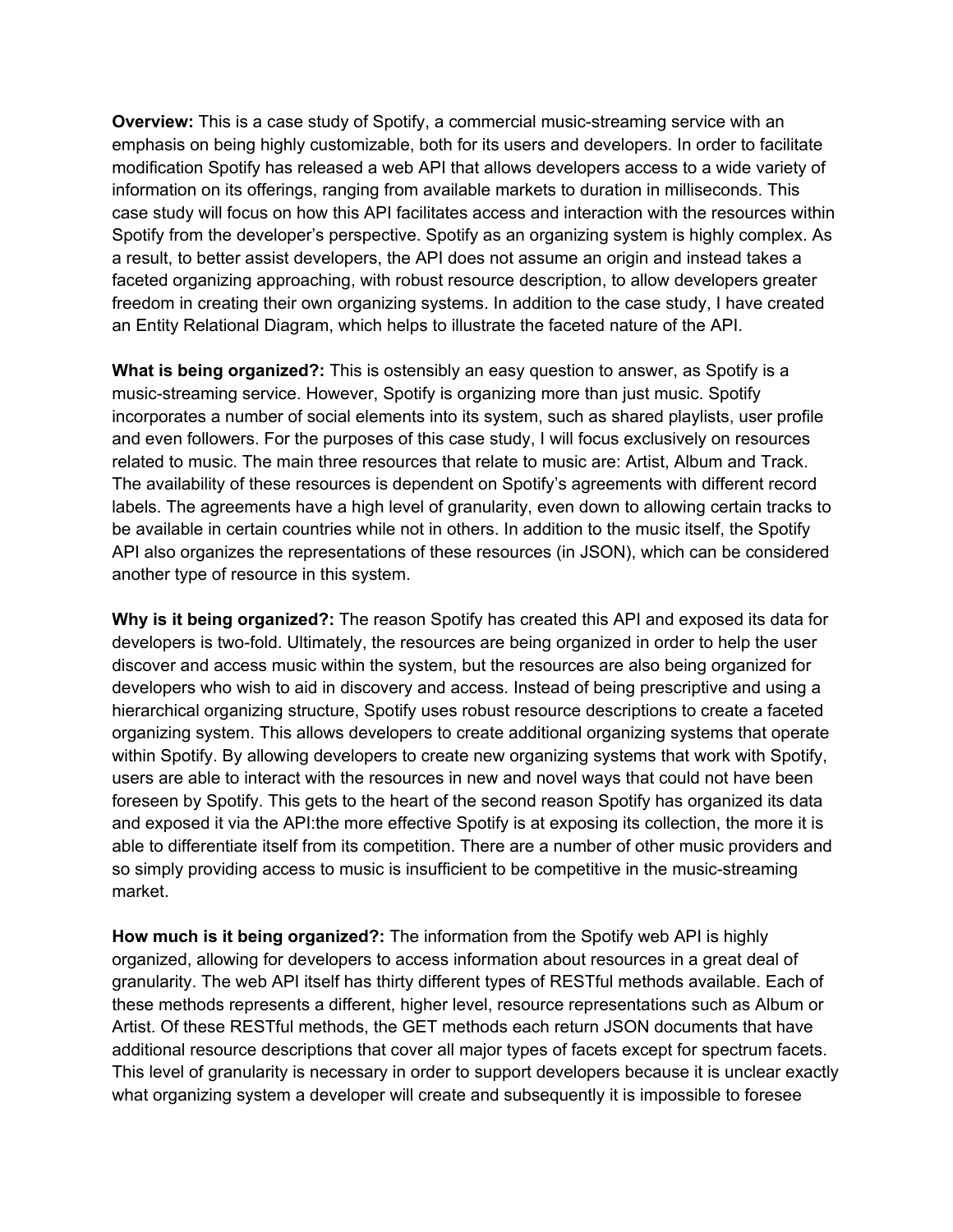what information will be necessary. Additionally, resource descriptions are often repeated within the API depending on the perspective. An example of this is the song "The Robots" on Kraftwerk's album "The Man Machine". Because the API is designed to be faceted, it does not assume an origin and so will repeat information such as artist and duration for "The Robots" when making a GET requests on the track itself, or on the album. This repetition may seem inefficient, but it allows for developers to be more flexible as they create their own organizing system. By leveraging a faceted classification system, Spotify allows developers to make better use of its heterogeneous collection to create new interactions for the user.

**When is it being organized?**: The resources are being organized at two different points. The first is that the API is exposing information that Spotify has already internally added to the resource. The resource descriptions are typically created when the resource itself is added to the Spotify system. The second point at which the resources are being organized is when the GET requests being made by the developer. When the GET request is made, the Spotify API is selecting only the resource descriptions related to the specific GET request being made and returning this in a JSON. By organizing the resources in such a fashion, Spotify offers an extremely flexible way for developers to interact with the system.

**How or by whom is it being organized?**: The resources in the Spotify API are organized by two separate entities: by content owners (the record companies) and by Spotify itself. The content owners provide resource descriptions such as artist, album, and even available markets. These are the atomic resource descriptions that Spotify applies to the resources. In addition to the resource descriptions being provided by the content owners, there is also information being computationally generated by Spotify, such as the number of times played, and even the popularity of a resource. From this, Spotify then reorganizes the resource descriptions and applies them to the various representations for the API. Subsequently what is returned via JSON when a developer makes a GET request is a combination of human and computationally generated resource descriptions. In this way Spotify is able to mitigate the problems of using an enumerated hierarchical organizing structure.

**Other considerations**: Spotify also organizes quite a bit of social information about its users. While this information falls outside the scope of this case study, it is important to note that this is all accessible via the Spotify API. Developers could potentially utilize these additional facets in order to help facilitate discovery. Through machine learning and predictive programming practices, developers could identify similar users and expose users to music they are unfamiliar with, but would most likely enjoy.